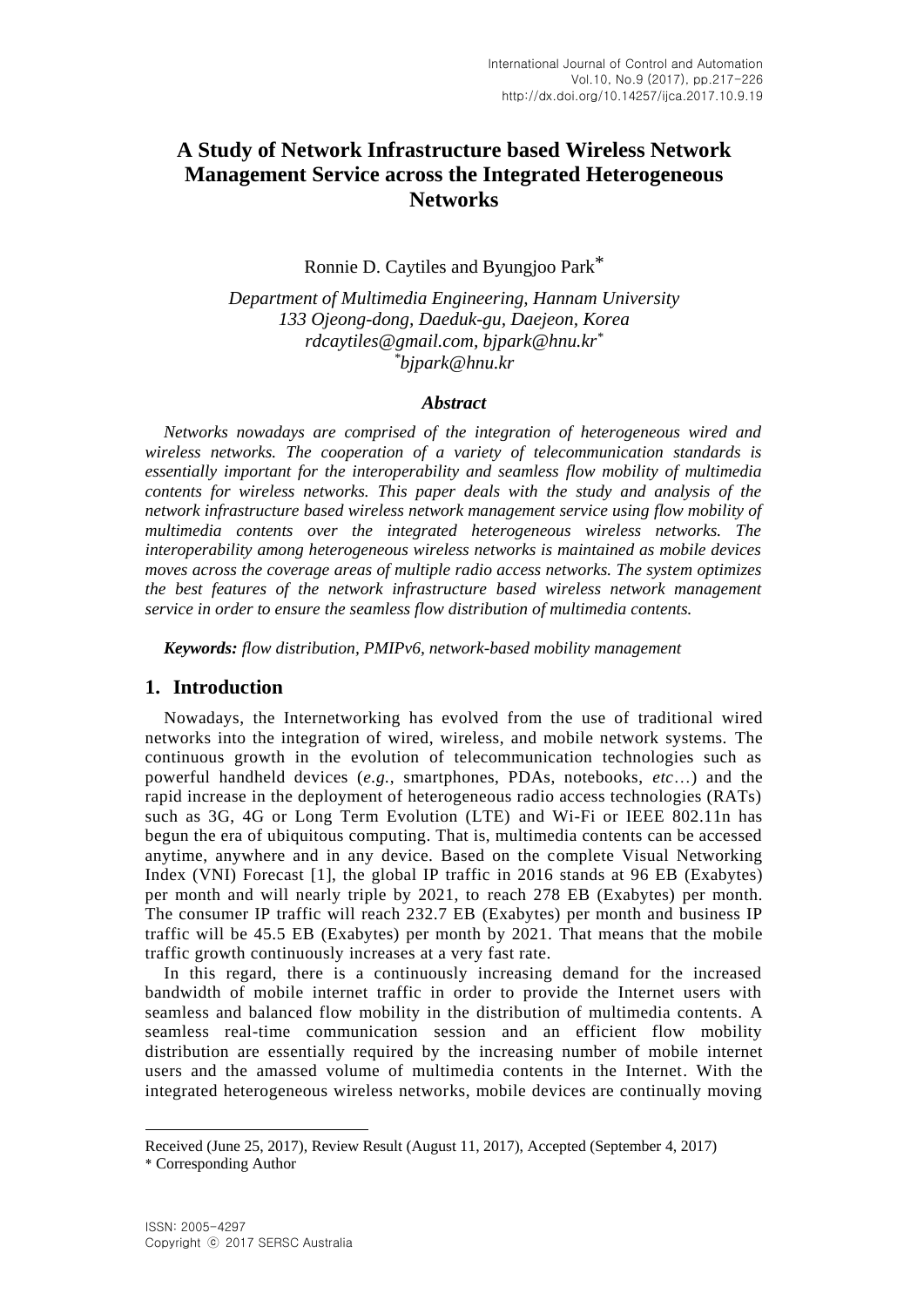from one point of attachment (PoA) to the next, and the need for continuous network connectivity is a must. The use of host-based mobility management protocols (*e.g.*, standard MIPv6, HMIPv6, or FMIPv6) involves the mobile user devices (MNs) on all mobility-related signaling in order to warrant its mobility support. The MN's IP address changes and its protocol stack is in need of modification as it moves around across heterogeneous wireless networks. In addition, the MNs being involved with the mobility-related signaling increases the MN's complexity, power consumption, and radio resources. The host-based mobility management protocols also have higher handover latency, higher packet loss rate, and signaling overhead.

This paper aims to provide a study of the analysis of a multipath flow mobility distribution of multimedia contents across the integrated heterogeneous wireless networks based on a network-based mobility management provided by the Proxy Mobile Internet Protocol version 6 (PMIPv6) protocol. It provides the mobile devices of the Internet users to roam around the available wireless networks without being required of any signaling to register its movements. Thus, the user mobile devices moves between radio access networks freely as it is not required to register or update its current location in every movement. The optimized path for the traffic flow in the distribution of multimedia contents is determined through identifying the traffic conditions among the integrated heterogeneous wireless networks. The path with the best bandwidth will be determined in order to optimize the traffic flow distribution of multimedia contents. Thus, a robust handoff scheme between wireless network technologies needs to be warranted through the analysis of the PMIPv6 based multipath flow distribution.

The rest of this paper is organized as follows: Section 2 provides an overview of PMIPv6; the analysis of the integrated heterogeneous wireless networks is discussed in Section 3; the multipath flow distribution of multimedia contents across the integrated heterogeneous wireless networks is outlined in Section 4; and the concluding remarks in Section 5.

### **2. PMIPv6 Overview**

The Mobile Internet Protocol version 6 is standardized by the Internet Engineering Task Force (IETF) in order to address the depleting available addresses of the MIPv4 as well as other issues such as high signaling loads, and packet delays due to triangular routing  $[2, 3, 4]$ . The MIPv6 allows a mobile node (MN) to maintain connectivity with its correspondent nodes (CNs) as it moves across different radio access networks within the Internet domain. The multimedia contents IP packets to be sent by the CN to the MN are delivered through the MN's home agent (HA). The HA provides a fixed home address (HoA) to the MN and a care-of address (CoA) is given whenever it moves into another network. The MN can reachable through its CoA when it is away with its home network. The multimedia contents IP packets sent by the CN to the MN's HoA will be intercepted by the HA and will be tunneled to its current CoA.

However, every time the MN moves between access networks, it is required to inform the HA with its current location through the binding update (BU) messages. Thus, it raises several issues such as higher handover latency, higher packet loss, and signaling overheads. In addition, it required protocol stack modification that includes from the physical layer, data link, and network layers up to the transport and application layers. It also requires a number of mobility management signaling such as movement detection (MD) messages, Router Solicitation (RtSol) requests, Duplicate Address Detection (DAD), Binding Update (BU) messages, etc. Thus, the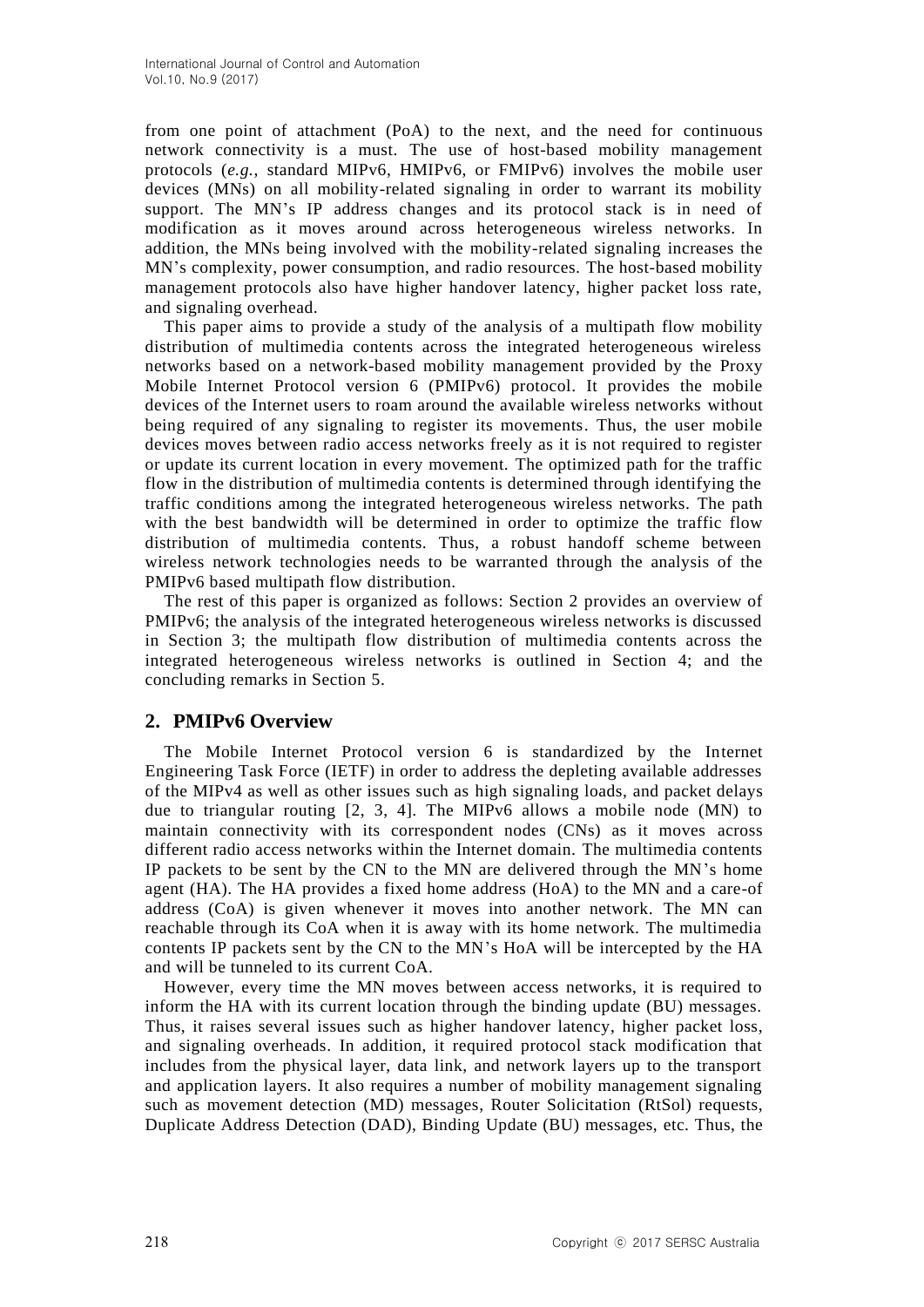quality of service (QoS) requirements for a seamless real-time and multimedia service cannot be addressed fully.

The Proxy Mobile Internet Protocol version 6 (PMIPv6) is standardized by the Network-based Localized Mobility Management (NETLMM) working group of the Internet Engineering Task Force (IETF). [5, 6] It is based on the signaling concepts and functions of the standard MIPv6 protocol wherein processing of the mobility related signaling of mobile devices (MNs) are relegated the network entities. The MNs are not required to partake in the mobility management but are provided with mobility support allowing them to move around the heterogeneous wireless networks. Thus, the handover performance is improved for the number of mobility signaling for MNs are reduced [6].

The basic operations of PMIPv6 are depicted in Figure 1.



**Figure 1. PMIPv6 Basic Operations**

As a mobile node (MN) transfers its point of attachment (PoA) from one network to the other, a proxy mobility agent performs the mobility signaling initializations instead of the MN itself. Two network entities to handle the mobility management were defined in PMIP<sub>v6</sub>.

- (1) The mobility access gateway (MAG) is a new functional entity that performs the mobility related signaling operations for the MNs that are currently attached into its access links. MAGs are also responsible for the movement detection of such MNs. The MAG usually resides in the access router (AR) wherein it detects the MN's movement, coordinates routing state updates, and provides IP connectivity with the MN.
- (2) The local mobility anchor (LMA) is a PMIPv6 entity maintains the collection of IP address of all MNs attached within the localized mobility domain (LMD). It resides within the MN's home network and acts as its local home agent within the LMD.

LMA and MAG creates a bidirectional tunnel and the MN maintains its assigned address as long as it is located within the LMD. The multimedia contents that are intended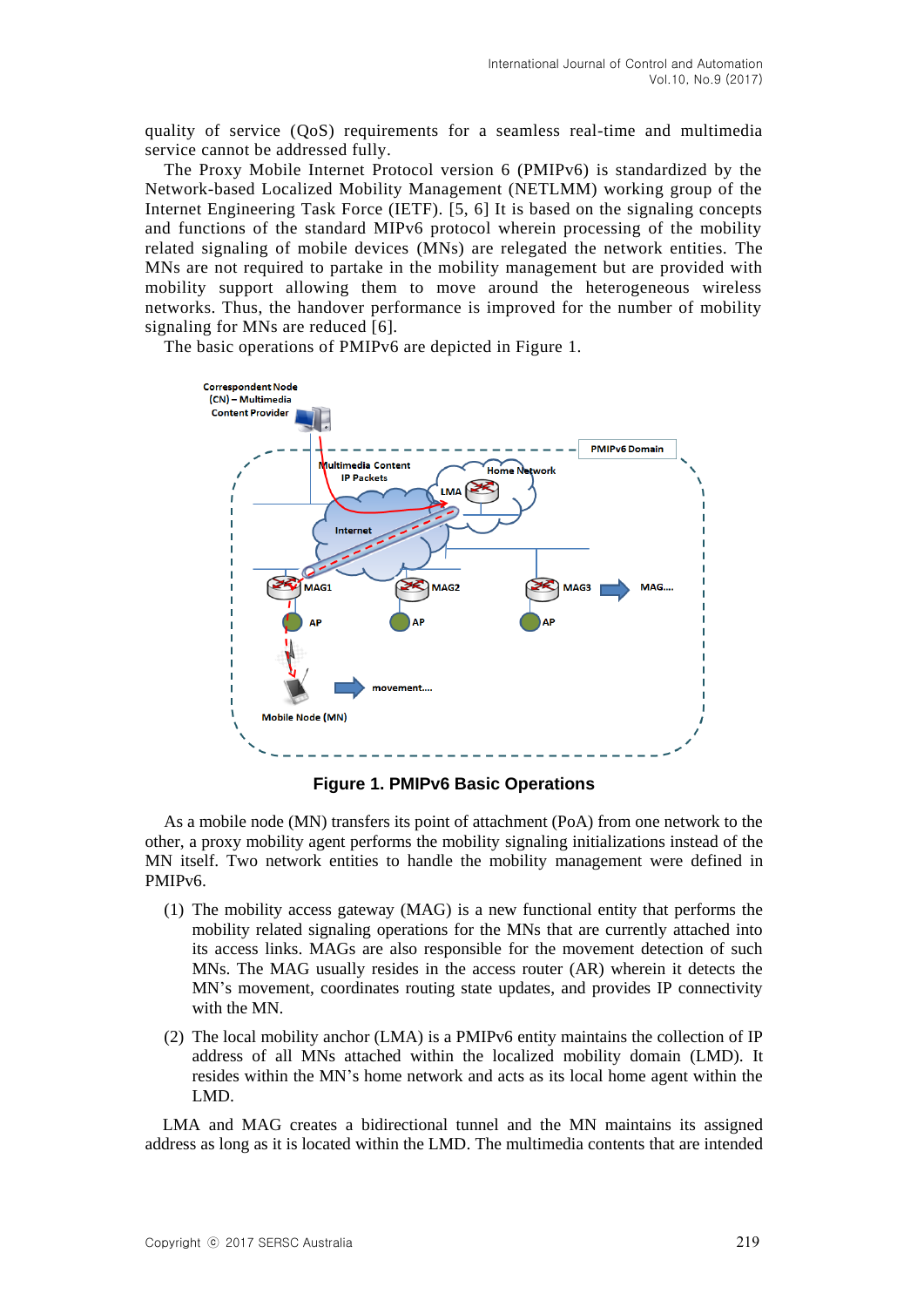to the MN are intercepted by the LMA and tunneled to the corresponding MAG wherein the MN is currently attached. The MAG then forwards the received multimedia contents IP packets to the MN locally. Thus, the LMA acts as the central controller for the flow distribution of multimedia contents traffic.



(a) Attachment of a Mobile Host to Local Mobility Anchor in PMIPv6 Domain



(b) A Mobile Host Changes its Attachment in PMIPv6 Domain

### **Figure 2. PMIPv6 Handover Operations**

The handover procedure for the movement of an MN within the PMIPv6 domain is outlined in Figure 2. In Figure 2(a), the establishment of the point of attachment for the MN is depicted. As soon as the MN attaches to one of the available links of the MAG, it sends a router solicitation (RtrSol) message and triggers the MAG to send a proxy binding update (PBU) message to the LMA. The LMA in return send a proxy binding acknowledgement (PBA) message to the MAG with an address assigned to the MN. The LMA creates a new binding cache entry (BCE) if the MN enters the LMD for the first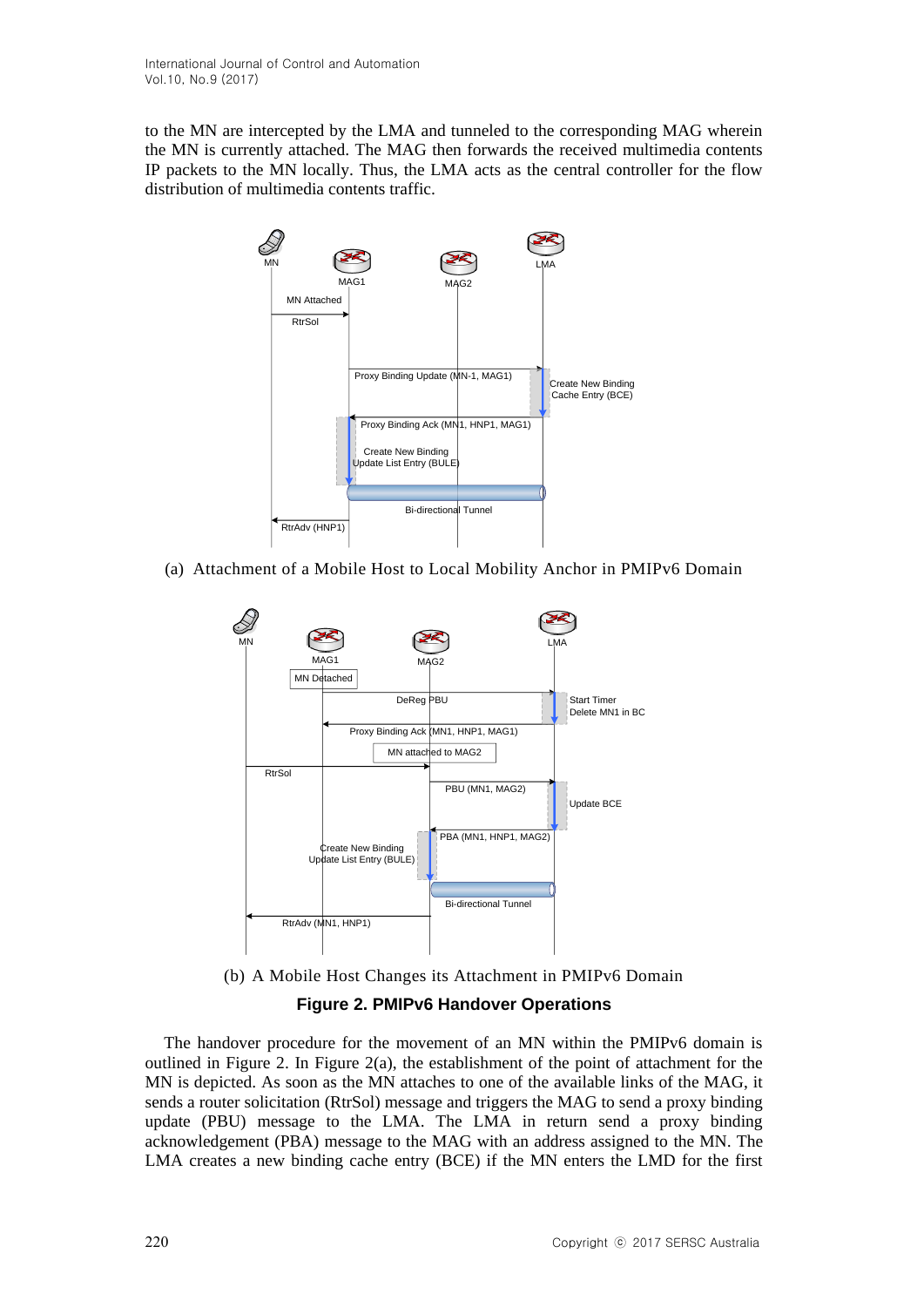time, otherwise, it will only update its previous entry. Similarly, a binding update list entry (BULE) is maintained by the MAG in order to oversee the attachments of all MNs on its links. A bidirectional tunnel is then created by the LMA to the MAG in order that traffic flows can be directed to the MN. Finally, the MAG sends a router advertisement (RtrAdv) message with the home network prefix(es) for the address auto-configuration of the MN.

In Figure 2(b), the MN's movement from the initial MAG to the new MAG is depicted. As the initial MAG detects the MN's movement away from its link, it sends a deregistration PBU (DeReg PBU) message to the LMA (i.e., DeReg PBU lifetime is zero). The LMA identifies the corresponding mobility sessions for the sending MAG, deletes the MN in the binding cache, and sends back a PBA indicating that the request for deregistration is accepted. Whenever the MN attaches to the link of the new MAG, the process for the establishment of the point of attachment shown in Figure 2(a) is followed. However, instead that the LMA creates a new BCE for the MN, it is just updated that the MN's location is with the new MAG and not on the previous MAG. The new MAG also updates its BULE as soon as it receives the PBA from the LMA which indicates that the new attachment is accepted. The bidirectional is again established by the LMA, but at this time, with the new MAG. To complete the MN's movement, a router advertisement (RtrAdv) message that contains the MN's home network prefix(es) is sent by the new MAG to the MN.

The multimedia contents to be delivered by the correspondent nodes (CNs) of the MN will be intercepted by the LMA and tunneled to the corresponding MAG wherein the MN has established its connection. The MAG will then be responsible to de-capsulate the received IP packets and forward it locally to the MN.

In comparison, the traffic flow as well as the handover for PMIPv6 is considered to be relatively of better performance as compared with the standard MIPv6. This is the result of the reduced interruptions during the handover between MAGs and due to the reduced number of signaling wherein the MN is directly involved. The network entities (i.e., MAG and LMA) are held responsible for mobility support of the MN, hence, MNs are free to roam the PMIPv6 domain without worrying about their registrations. In this regard, PMIPv6 has been considered to become the basis for the interworking and cooperation of various radio access networks.

### **3. Analysis of the Integrated Heterogeneous Wireless Networks**

The integrated heterogeneous wireless networks are comprised of multiple radio access technologies with different base stations that are overlapping with each other [7, 8, 9]. The integration of these wireless networks is too complex and faces major challenges such as the establishment of backhaul deployment and technologies, the coordination and management of inter-cell interferences, and handover of mobility support between radio access networks. An improved handover performance between radio access networks is essentially important in achieving the optimized coverage and capacity for the integration of the different wireless network systems. A seamless mobility support for every radio access network must be expected in order to meet the increasing demand of multimedia contents traffic over the Internet.

Figure 3 outlines the overlapping heterogeneous wireless networks (*e.g.*, 3GPP-LTE, Wi-Fi (802.11n), and WiMax (802.16)). With the availability of numerous access points (AP), mobile nodes (MNs) can be provided with mobility support whichever network system it links its point of attachment. However, the seamless and uninterrupted service provision can only by attained with a robust handover scheme between network systems whenever a mobile device is in motion. In the case of MN1 in Figure 3, it only depends its connectivity with the base station of 3GPP-LTE. For MN4, it has the option to connect to either of the serving access points (APs) of Wi-Fi (802.11n). The handover could be in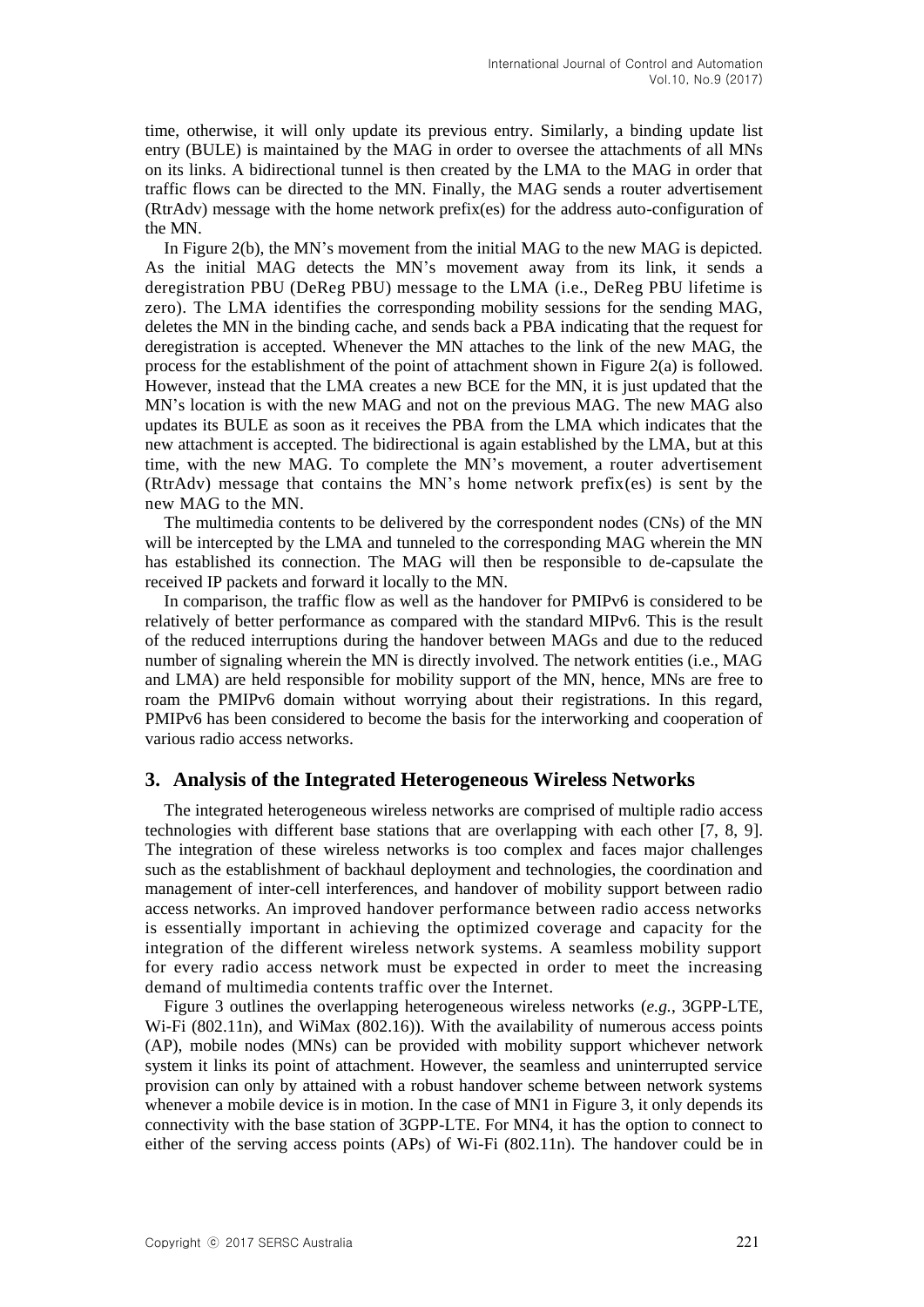between the two overlapping APs, and can redirect the traffic flow whichever has an optimized path.



**Figure 3. Overlapping Integrated Heterogeneous Wireless Networks**

The biggest concern is with MN3 wherein it is located on the overlapping domains of 3GPP-LTE, 802.11n, and WiMax (802.16) as indicated in Figure 3. That is, MN3 requires a mobility support that could efficiently manage the handover of connectivity and traffic flow distribution of multimedia contents across these overlapping integrated access networks. The signals coming from the overlapping APs and base stations (BSs) could intermittently affect the performance of MN3. Each network system uses different resources in sending reference signals, such that interference from bases stations can alter the signal coming from other APs.

The other major concern is on addressing the handover of connectivity between the network systems whenever the MN3 transfers its point of attachment from one network system to the other. The handover is required to be robust in order to warrant the seamless and uninterrupted multimedia service provision. In this regard, cooperation between these wireless network systems can effectively address the performance limitations caused by the mobility of the multimedia users as well as with the scarcity of network resources. This is essentially important in improving the wireless communications performance addressing the power consumption and packet loss rate [8, 9]. The benefits of the cooperation between the heterogeneous wireless networks are outlined in Table 1.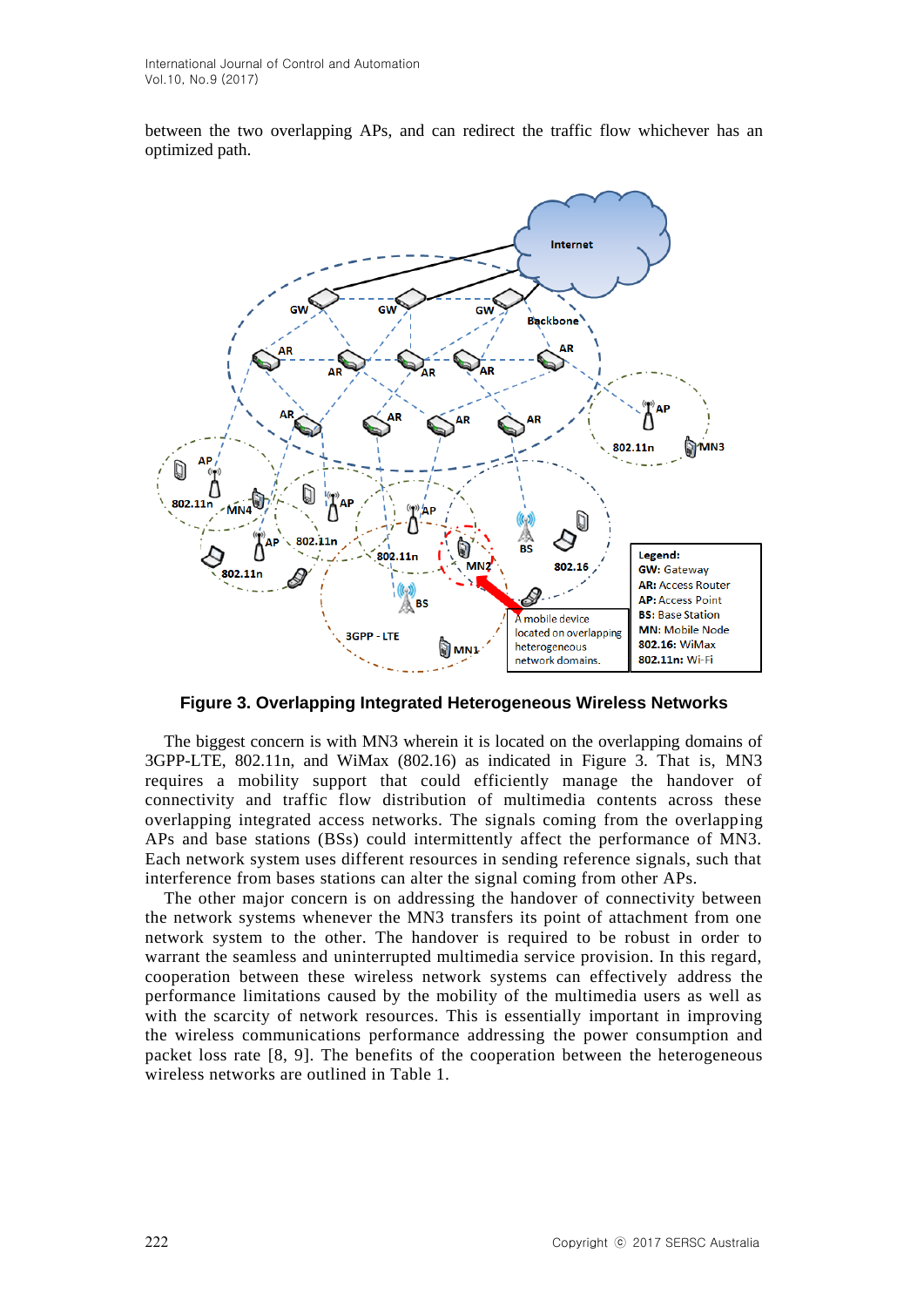| <b>Benefits of Wireless Networks Integration</b>                | <b>Description</b>                                                                                                                                                                     |
|-----------------------------------------------------------------|----------------------------------------------------------------------------------------------------------------------------------------------------------------------------------------|
| Channel Reliability is improved.                                | Multimedia contents IP packets can be<br>redirected from one network system to<br>the other whenever the channel between<br>the original source and destination<br>becomes unreliable. |
| Interference between radio access networks<br>is reduced.       | The use of relays reduces the power<br>transmission, thus, improves the channel<br>condition.                                                                                          |
| System throughput is improved.                                  | The aggregation of resources among<br>integrated wireless networks increases<br>the system throughput.                                                                                 |
| Seamless and uninterrupted provision of<br>multimedia services. | Mobile nodes (MNs) have the luxury to<br>move between optimized paths among<br>the integrated wireless network systems.                                                                |
| Reduction of operational cost.                                  | Cooperating techniques reduces energy<br>consumption.                                                                                                                                  |

### **Table 1. Benefits of the Integration of Heterogeneous Wireless Networks**

# **4. Multipath Provision of Multimedia Contents**

A seamless multimedia service provision is difficult to achieve with a single wireless network system especially if the user is always on the move. The mobile user may move outside the domain of his current network system, thus, the real-time connectivity can be interrupted. In addition, the Internet of today is comprised of the cooperation among heterogeneous wireless networks. Multimedia service provision can be distributed in any network system that the mobile device of the user can connect to. All that is needed is a robust handover scheme between the available wireless network systems. The heterogeneous wireless network systems overlap with each other's domain in such a way that the mobile node is provided with the multipath option on receiving multimedia services.

Figure 4 outlines the scenario wherein a mobile node enters an overlapped domain of 802.11n and 3GPP-LTE wireless network systems. Initially, the MN receives the multimedia service directly through its home agent whenever it is located on its home network (i.e., in this case, the 3GPP-LTE). The flow of multimedia traffic goes through the access router (i.e.,  $AR_1$ ) to where the access point (AP) the MN is currently attached. However, as the MN moves into an overlapped domain of the different access networks, it requires a mobility support that could efficiently manage the handover of connectivity among the overlapping integrated access networks in order to continuously enjoy a seamless multimedia service.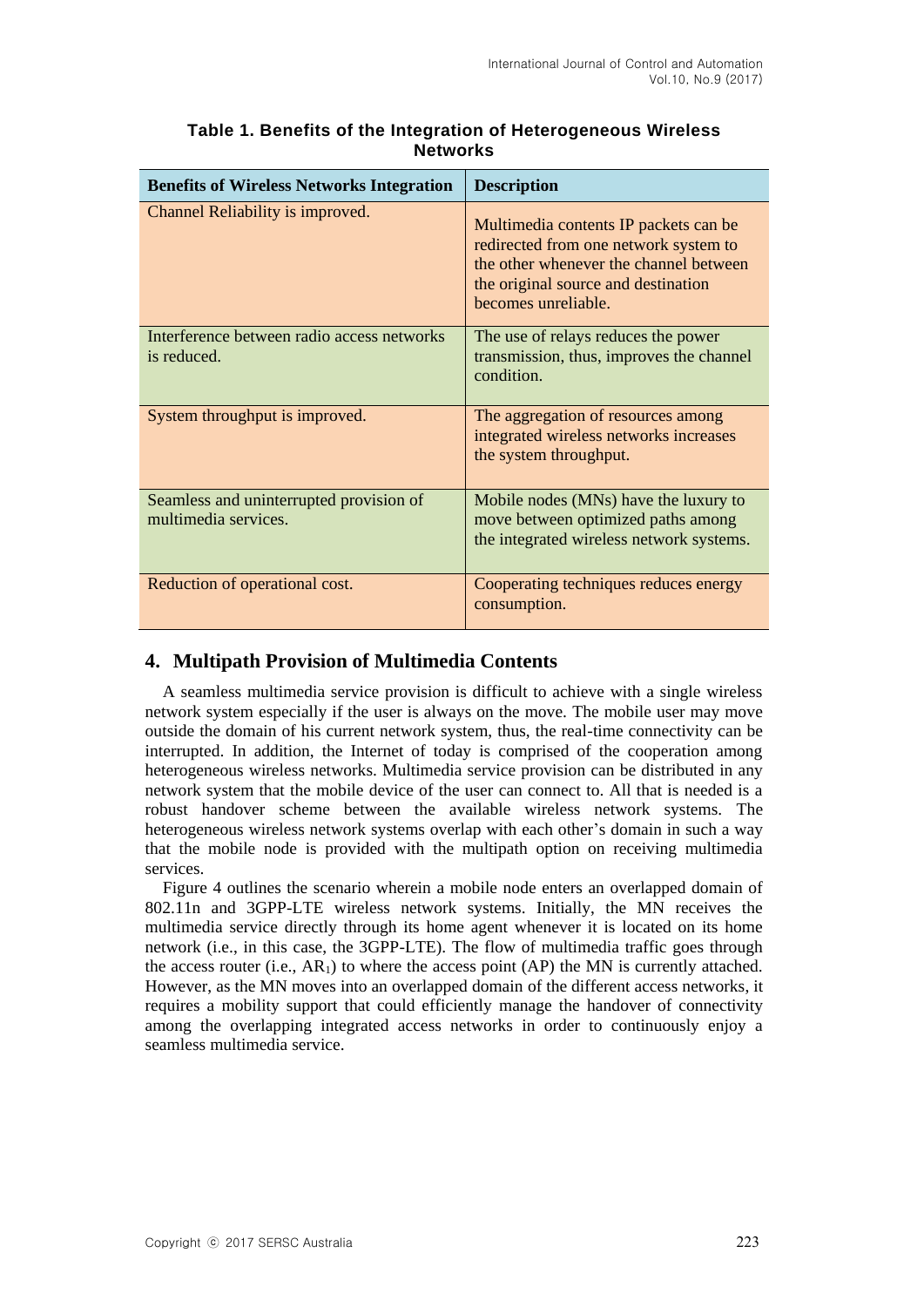

#### **Figure 4. PMIPv6 based Multipath Provision of Multimedia Contents across Integrated Heterogeneous Wireless Networks**

The handover scheme utilizes the best features of PMIPv6 in order to optimize the mobility support that will be given to the MN. The optimized path among the overlapped access networks will be determined by the MN for sending or receiving multimedia services from its CNs. In this regard, the MN sends router solicitation (RtrSol) messages to the available access routers (ARs) within the PMIPv6 domain. That is in order to determine the round trip delay time (RTT), which will be crucial in the determination of the most optimized path for the flow distribution. This is done by the MN regularly in a timely manner. Aside from the RTT, other network conditions, such as bandwidth, number of connected MNs, volume of data traffic processed, distance of MN to its strongest signal area, and the like will be determined to support and ensure the best available network path. The MN then can switch between these wireless network systems whichever the path is optimized.

The main advantage of the proposed multipath provision of multimedia services is that the mobile user devices can switch between the overlapping access networks without changing its IP address. This feature is driven by the network based mobility support of PMIPv6 wherein the MN is independent of any network registration processing. The home network prefix (HNP) of the MN remains the same even if it moves from one access point to another within the PMIPv6 domain.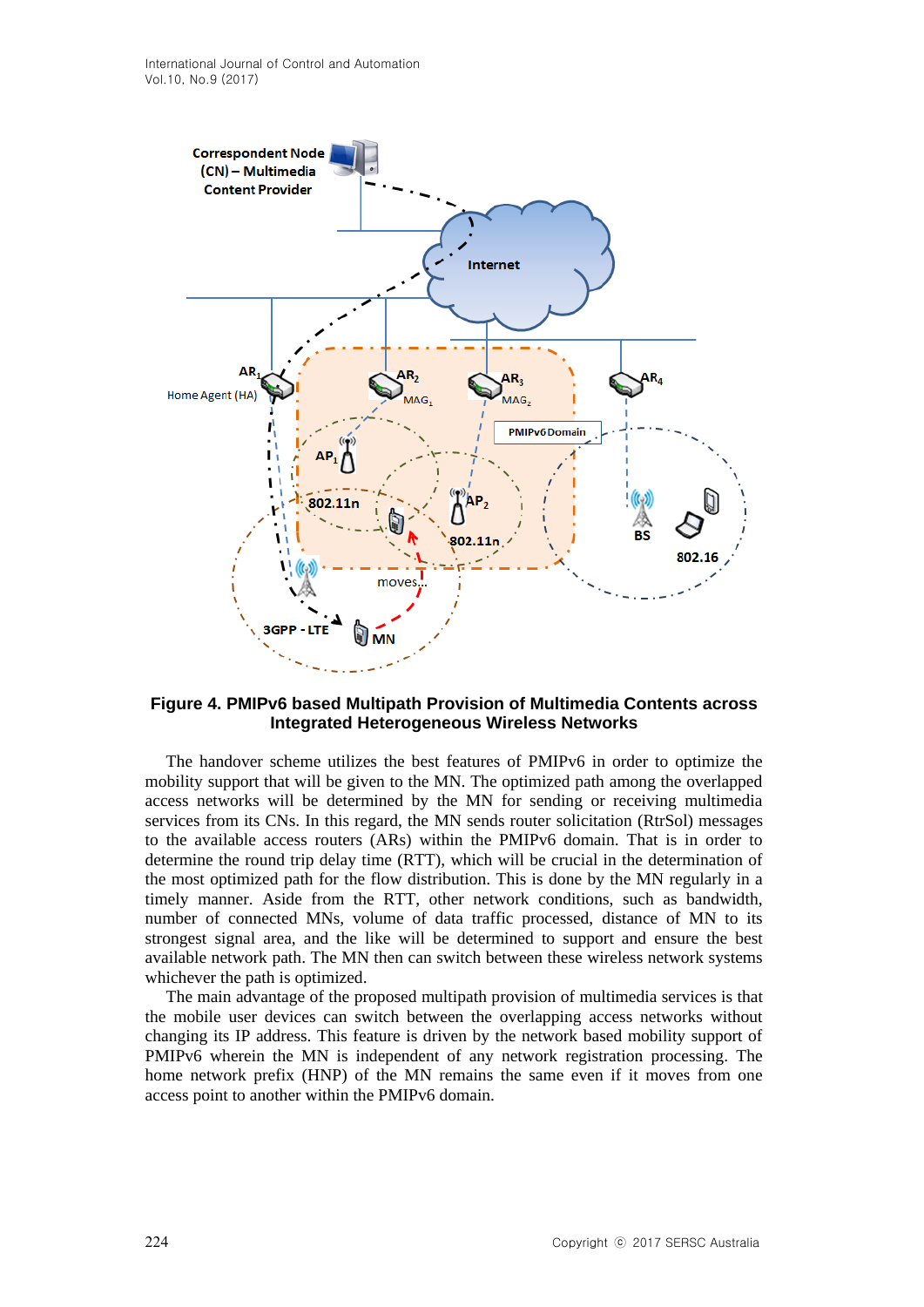### **5. Conclusion**

This paper has presented an analysis of a multipath provision of multimedia contents across the integrated heterogeneous wireless networks. The mobile user device (MN) is allowed to switch between cooperating wireless access networks provided with a network-based mobility support of PMIPv6. The factors such as bandwidth, handoff latency, number of connected users, and volume of data traffic being processed are considered as the basis for the movement of the MN from one access network to the other. The cooperating wireless network systems provides for a seamless handover such that the provision of multimedia services can be efficiently delivered.

## **Acknowledgments**

This research was supported by Basic Science Research Program through the National Research Foundation of Korea (NRF) funded by the Ministry of Science, ICT and future planning (2015R1A2A2A03002851).

### **References**

- [1] CISCO, "Cisco Visual Networking Index: Forecast and Methodology, 2016–2021", White Paper, https://www.cisco.com/c/en/us/solutions/collateral/service-provider/visual-networking-indexvni/complete-white-paper-c11-481360.html, **(2017)** September.
- [2] D. Johnson, C. Perkins, J. Arkko, "Mobility Support in IPv6", Internet Engineering Task Force (IETF), RFC 3775, (2004) June.
- [3] C. Perkins, D. Johnson, J. Arkko, "Mobility Support in IPv6", Internet Engineering Task Force (IETF), RFC 6275, ISSN: 2070-1721, (2011) July.
- [4] V. Visoottiviseth, P. Ngamtura, "On the Performance of MIPv6 and FMIPv6 based on Real IPv6 applications over IEEE 802.11g Testbeds", Int. Symposium on Commun. and Inf. Technol. (ISCIT), (2010) October, pp. 1217-1222.
- [5] S. Gundavelli, K. Leung, V. Devarapalli, K. Chowdhury, B. Patil, "Proxy mobile IPv6", Internet Engineering Task Force (IETF), RFC 5213, **(2008)** August.
- [6] C. J. Bernardos, M. Gramaglia, L. M. Contreras, M. Calderon, I. Soto, "Network-based Localized IP mobility Management: Proxy Mobile IPv6 and Current Trends in Standardization", Journal of Wireless Mobile Networks, Ubiquitous Computing, and Dependable Applications (JoWUA)(Special issue: Advances in Wireless Mobile and Sensor Technologies), vol. 1, no. 2/3, **(2010)**, pp. 16-35.
- [7] Y. Zhang, H. -H. Chen and M. Guizani, eds., "Cooperative Wireless Communications" Wireless Networks and Mobile Communications Series, Boca Raton, FL: Auerbach Publications, Taylor & Francis Group, **(2009)**.
- [8] W. Zhuang and M. Ismail, "Cooperation in Wireless Communication Networks", IEEE Wireless Communications, vol. 19, no. 2 (2012) April, pp. 10–20.
- [9] L. Cai, et al., "User Cooperation in Wireless Networks", IEEE Wireless Communications, vol. 19, no. 2 (2012) April, pp. 8–9.